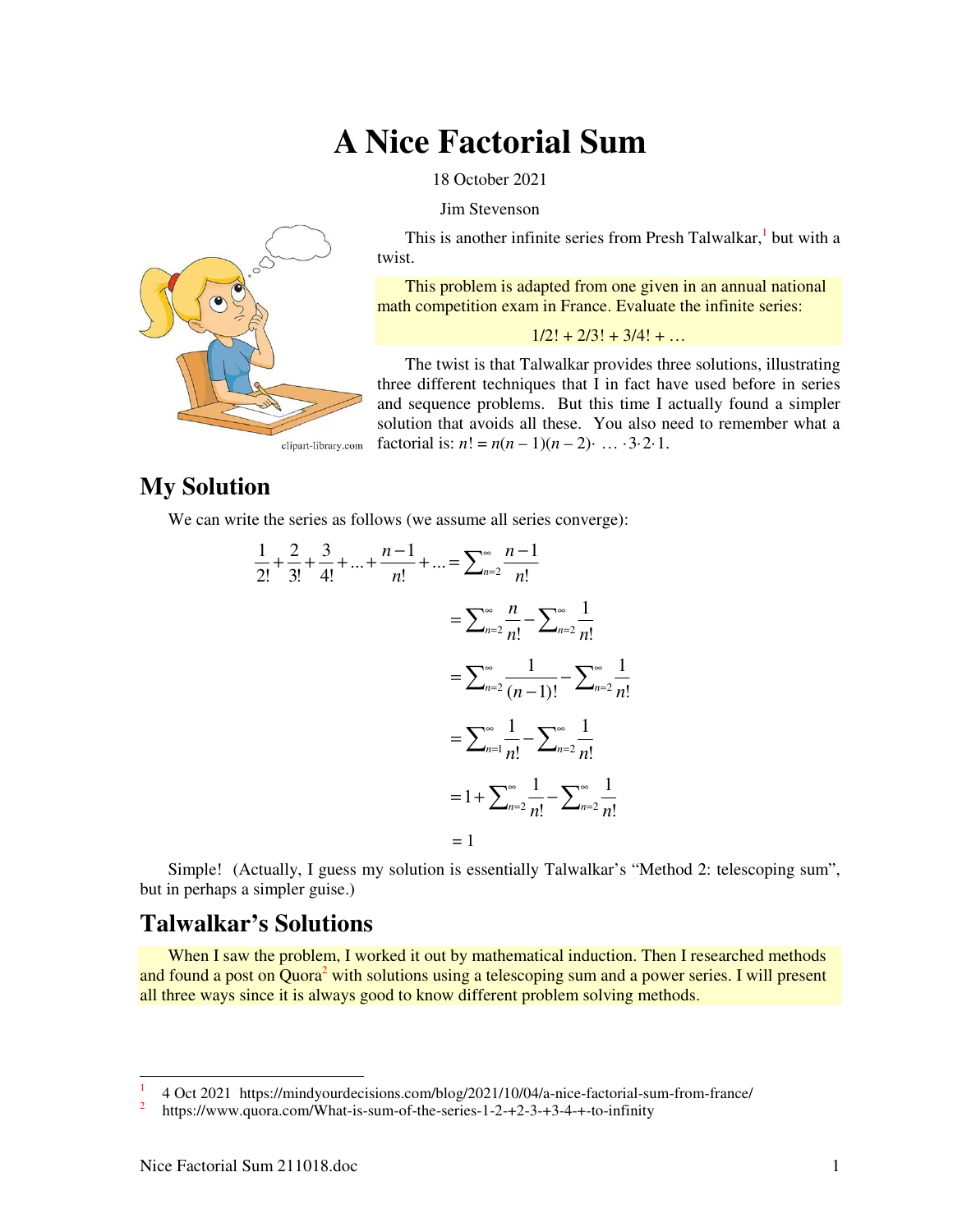#### **Method 1: mathematical induction**

Consider the partial sum:

$$
S(n) = 1/2! + 2/3! + 3/4! + \dots + n/(n+1)!
$$

We can calculate some values to establish a pattern:

$$
S(1) = 1/2! = 1/2 = 1 - 1/2!
$$
  
\n
$$
S(2) = S(1) + 2/3! = 1/2 + 2/6 = 5/6 = 1 - 1/3!
$$
  
\n
$$
S(3) = S(2) + 3/4! = 5/6 + 3/24 = 23/24 = 1 - 1/4!
$$

From the calculations, we might conjecture a formula for the partial sum is:

$$
S(n) = 1 - n/(n+1)!
$$

We will prove this by induction. We have established the base cases of  $n = 1, 2, 3$ . We now suppose the formula is true for some  $n = k$ , and we will show that if  $S(k)$  is true then  $S(k + 1)$  is true.

$$
S(k + 1) = S(k) + (k + 1)/(k + 2)!
$$

By the induction hypothesis we have  $S(k) = 1 - 1/(k + 1)!$ , so we can simplify:

$$
S(k) + (k+1)/(k+2)! = 1 - 1/(k+1)! + (k+1)/(k+2)!
$$

Now we will multiply the second term by  $(k + 2)/(k + 2)$  and simplify:

$$
1 - (k+2)/[(k+1)!(k+2)] + (k+1)/(k+2)! = 1 - (k+2)/(k+2)! + (k+1)/(k+2)!
$$
  
= 1 - 1/(k+2)!

This verifies the second step of induction, and thus the induction formula is true.

We then have the infinite series *S* is the limit of  $S(n)$  as *n* goes to infinity. Since  $1/(n+2)!$  will go to 0 as *n* goes to infinity, we will have:

$$
S=1-0=1
$$

Thus the infinite series has a value equal to 1.

#### **Method 2: telescoping sum**

We again start by considering the partial sum.

$$
S(n) = 1/2! + 2/3! + 3/4! + \dots + n/(n+1)!
$$

We now will re-write each term in the sum using a trick of adding and subtracting 1 to the numerator.

$$
k/(k+1)! = (k+1-1)/(k+1)!
$$
  
=  $(k+1)/(k+1)! - 1/(k+1)!$   
=  $1/k! - 1/(k+1)!$ 

We can apply this formula to each term in the sum to get:

$$
S(n) = 1/2! + 2/3! + 3/4! + \dots + n/(n + 1)!
$$
  
= 1/1! - 1/2! + 1/2! - 1/3! + 1/3! - 1/4! + \dots + 1/n! - 1/(n + 1)!  
= 1/1! + (-1/2! + 1/2!) + (-1/3! + 1/3!) + (-1/4! + 1/4!) + \dots + (-1/n! + 1/n!) - 1/(n + 1)!  
= 1/1! - 1/(n + 1)!